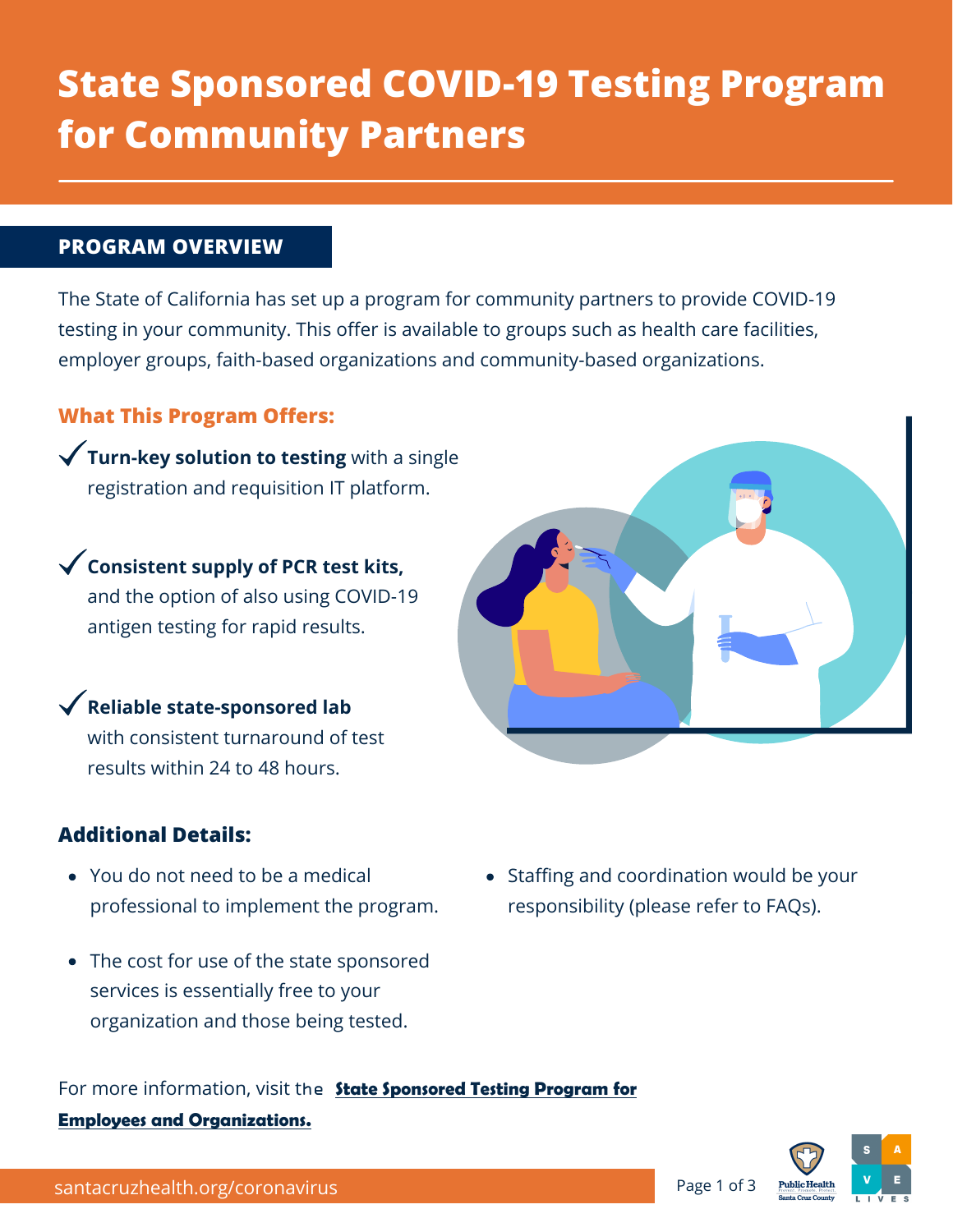# **State Sponsored COVID-19 Testing Program for Community Partners**

## **FREQUENTLY ASKED QUESTIONS**

## **Q: How much time does it take to go from applying to actually starting to test?**



Organizations can expect to conduct their first round of testing within 3 to 4 weeks, followed by 2-3 days for sample processing and reporting.

#### **Q: What are the steps required for my organization to start COVID-19 testing?**

Organizations can start testing following an easy 8-step process:



## **Create your collection plan and fill out the interest form.** Define your:

- Target population
- Testing volume and frequency
- Set-up and execution timeline
- 

**Complete onboarding checklist after CDPH approval.** Checklist includes providing physical space, procuring

PPE, recruiting and training staff, setting up technology and hardware, and arranging sample shipping.



**Complete MOU and onboarding form** to engage the State and begin the onboarding process with Color.



**Register with Color** and onboard staff to the platform. This will allow you to streamline your process flow and promptly begin testing.



**Order kits** through Color management platform to receive the appropriate number of kits and ship back boxes to fit your testing needs.



#### **Supervise sample collection:**

- 1. Register individuals
- 2. Supervise self collection
- 3. Provide each person with a card and custom bar code to access test results via SMS or email



## **Ship your specimens to the state.**

Return tests to the lab using the shipping materials provided with collection kits.



**Reporting and Billing.** If applicable, monitor the Color platform for patient results and the lab will take care of billing insurance.

For more information, visit the [State Sponsored Testing Program for](https://testing.covid19.ca.gov/get-started/) 

Employees and Organizations.